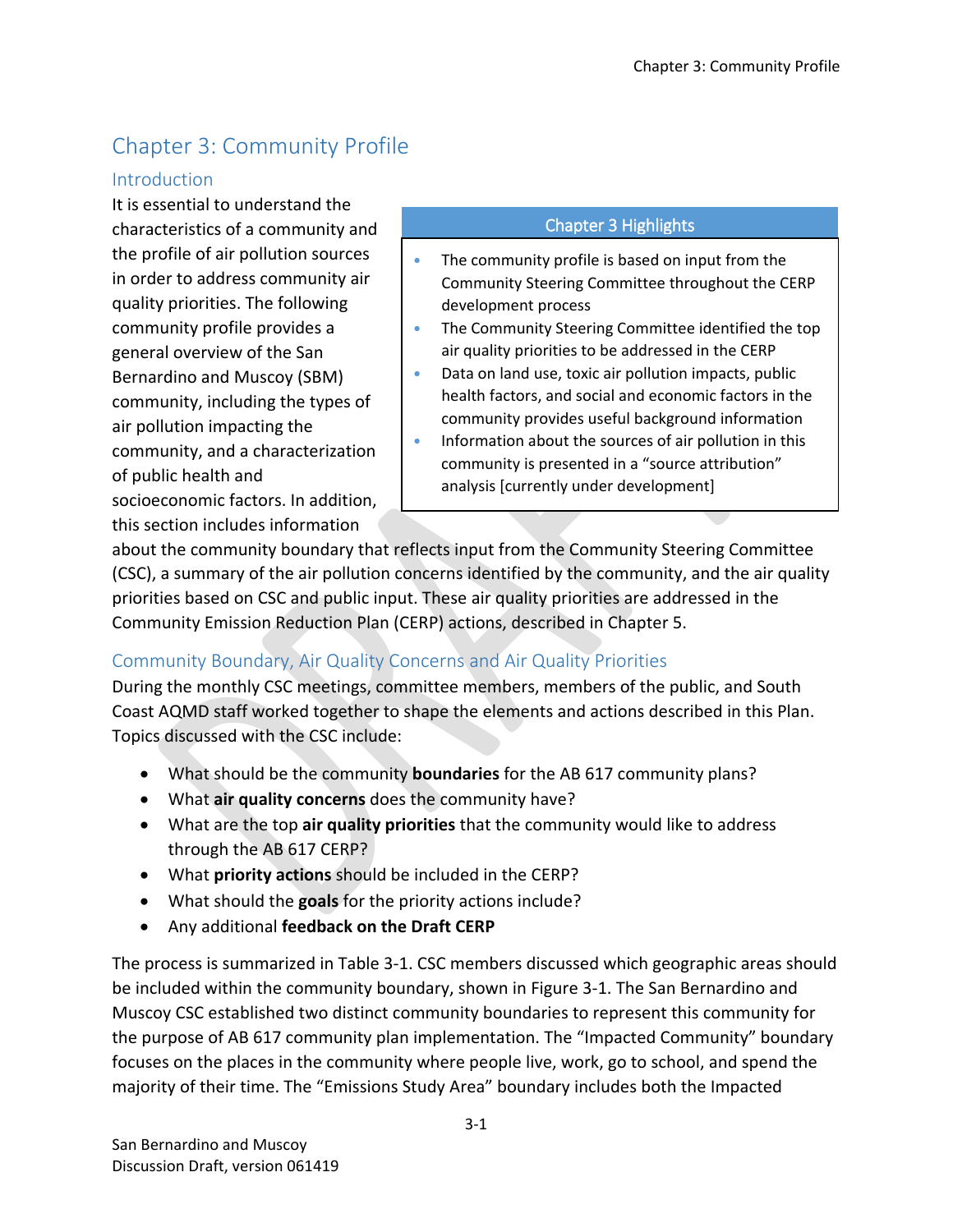Community and additional air pollution sources (e.g. facilities and major truck routes) that may affect the Impacted Community. Regions within and near either community boundary will benefit from the emissions reductions within the boundary.

The CSC and members of the public participated in an interactive mapping activity to identify community air quality concerns, which were posted on the webpage<sup>[1](#page-1-0)</sup>. These community air quality concerns are shown in [Figure 3-1](#page-3-0) and listed i[n Figure 3-2.](#page-5-0) Most of the concerns identified were within the Emissions Study Area. However, there were several warehouses along the Interstate 10 freeway that were also identified as concerns. While these warehouse are outside the community boundaries, the CSC stated that the trucks going to and from these warehouses drive through the community. Therefore, these trucks are within the Emissions Study Area and can be addressed through the CERP.

Next, the air quality concerns were grouped into categories (e.g. truck traffic, railyards, etc.), and the CSC and members of the public prioritized the top air quality concerns. CSC members were invited to provide ideas and input on CERP actions and also meet with South Coast AQMD staff to draft CERP actions together. The highest priority actions were included in the draft CERP based on input from the CSC members.

Because the work to implement the CERP and  $CAMP<sup>2</sup>$  $CAMP<sup>2</sup>$  $CAMP<sup>2</sup>$  is dynamic, certain action items have been written with built-in flexibility to permit necessary adjustments as new information becomes available. South Coast AQMD staff is committed to working with CSC members to evaluate ongoing actions and progress.

 $\overline{a}$ 

<span id="page-1-0"></span><sup>1</sup> Interactive map of air quality concerns in the San Bernardino and Muscoy community: [https://scaqmd](https://scaqmd-online.maps.arcgis.com/apps/View/index.html?appid=c1c170ab526d462199b86c1cbe5a9ac5&extent=-117.4450,34.0601,-117.1155,34.1933)[online.maps.arcgis.com/apps/View/index.html?appid=c1c170ab526d462199b86c1cbe5a9ac5&extent=-](https://scaqmd-online.maps.arcgis.com/apps/View/index.html?appid=c1c170ab526d462199b86c1cbe5a9ac5&extent=-117.4450,34.0601,-117.1155,34.1933) [117.4450,34.0601,-117.1155,34.1933](https://scaqmd-online.maps.arcgis.com/apps/View/index.html?appid=c1c170ab526d462199b86c1cbe5a9ac5&extent=-117.4450,34.0601,-117.1155,34.1933)

<span id="page-1-1"></span><sup>2</sup> Community Air Monitoring Plan (CAMP) for the San Bernardino and Muscoy community: [http://www.aqmd.gov/docs/default-source/ab-617-ab-134/camps/sbm\\_camp.pdf?sfvrsn=6](http://www.aqmd.gov/docs/default-source/ab-617-ab-134/camps/sbm_camp.pdf?sfvrsn=6)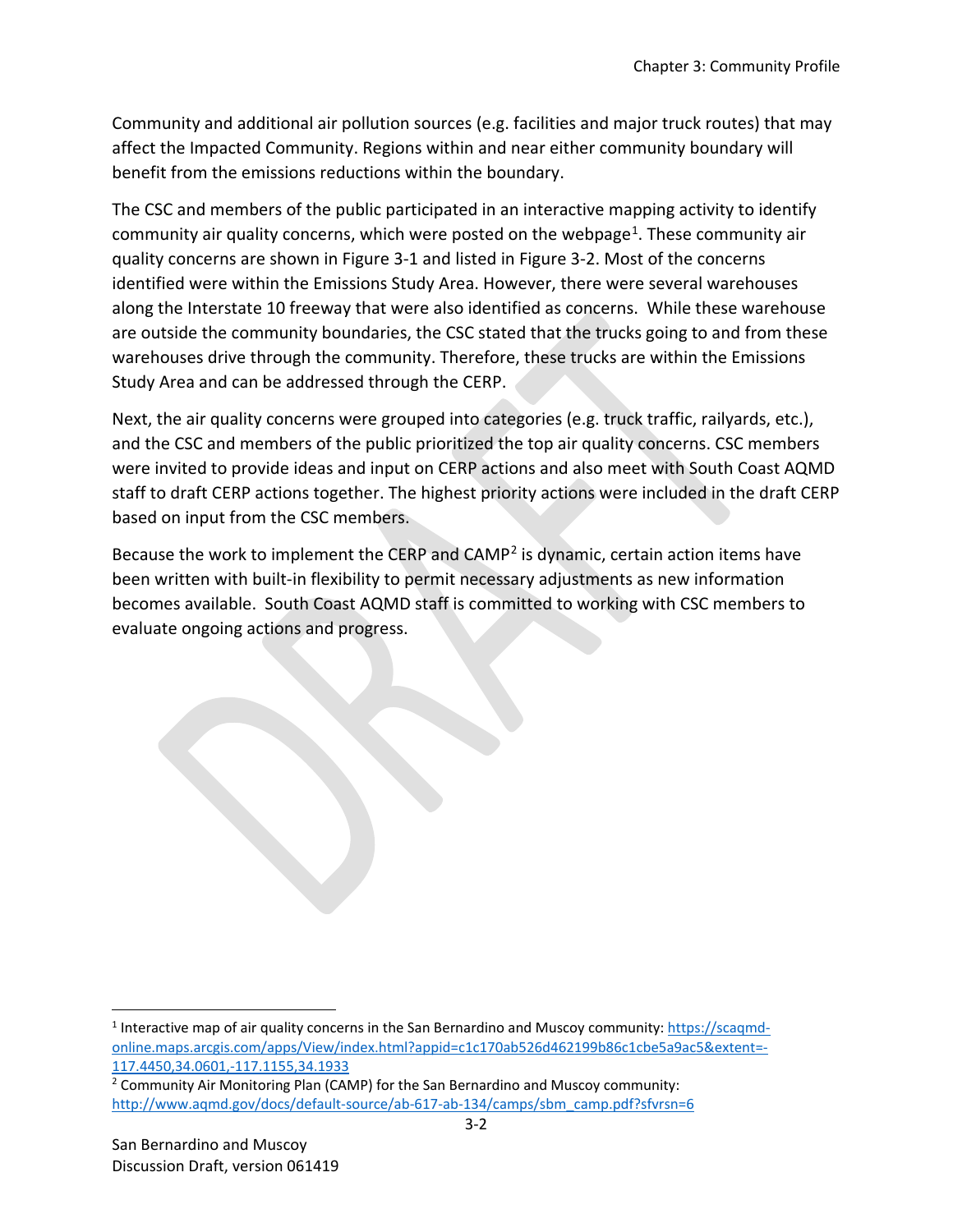| <b>CSC Meeting #</b>    | <b>Discussion Topic(s)</b>                                                                                                   | What type of input did the CSC give?                                                                                                                           | How this CSC input was used in the<br><b>CERP development process?</b>                                                                                             |  |
|-------------------------|------------------------------------------------------------------------------------------------------------------------------|----------------------------------------------------------------------------------------------------------------------------------------------------------------|--------------------------------------------------------------------------------------------------------------------------------------------------------------------|--|
| #1<br>November 2018     | <b>Community Air</b><br><b>Quality Concerns</b><br>and Community<br>Boundary                                                 | Refined community boundaries.<br>Identified community air quality<br>concerns.<br>Outcome: list of air quality concerns                                        | <b>Boundaries</b> were used to define focus<br>area for CERP actions (see Meetings<br>#4-5). Concerns were prioritized for<br>inclusion in Plans (see Meeting #3). |  |
| #2<br>January 2019      | Community<br>Boundary                                                                                                        | Refined community boundaries.<br>Outcome: community boundary                                                                                                   | <b>Boundaries</b> were used to define focus<br>area for CERP actions (see Meetings<br>$#4-5$ ).                                                                    |  |
| #3<br>February 2019     | Air Quality Concern<br>Prioritization                                                                                        | Prioritized which concerns would be<br>addressed in Plans.<br>Outcome: air quality priorities                                                                  | Actions were developed for air quality<br>priorities (Meetings #4 and #5)                                                                                          |  |
| #4<br><b>March 2019</b> | <b>Strategies &amp;</b><br><b>Proposed Actions</b><br>(Part 1)                                                               | Ideas for actions can be written into<br>the Plans. Staff will work with CSC<br>members to write CERP actions.                                                 | Feedback on actions were used to<br>develop the list of priority actions<br>(Meeting #6).                                                                          |  |
| #5<br>April 2019        | Strategies &<br><b>Proposed Actions</b><br>(Part 2), Draft CAMP,<br>and Draft CERP Table<br>of Contents & Action<br>Template | Outcome: draft focused list of<br>actions for CERP                                                                                                             |                                                                                                                                                                    |  |
| #6<br>May 2019          | <b>Focused list of CERP</b><br><b>Actions ("priority</b><br>actions")                                                        | Provided feedback on which priority<br>actions should be included in CERP.<br>Outcome: list of priority actions for<br><b>CERP</b>                             | Feedback on actions were used to<br>finalize the list of priority actions to be<br>included in the Draft CERP.                                                     |  |
| #7<br><b>June 2019</b>  | Draft CERP, Goals for<br>each CERP Action<br>(Part 1)                                                                        | Feedback on Draft CERP. Ideas for<br>specific goals for each CERP action.<br><b>Outcome: Revised Draft CERP</b>                                                | Feedback on Draft CERP and ideas for<br>specific goals will be used to inform the<br>Draft Final CERP in the Board package.                                        |  |
| #8<br><b>July 2019</b>  | Goals for each CERP<br>Action (Part 2)                                                                                       |                                                                                                                                                                |                                                                                                                                                                    |  |
| #9<br>August 2019       | Final Discussion of<br><b>Draft CERP</b>                                                                                     | <b>Final revisions for Draft CERP before</b><br>it is submitted to South Coast<br>AQMD Board for consideration.<br>Outcome: Draft Final CERP and<br>Appendices | Final comments to be addressed in<br><b>Draft Final CERP</b> that is part of the<br>Board package.                                                                 |  |

<span id="page-2-0"></span>Table 3-1. Process of CSC Input on CERP elements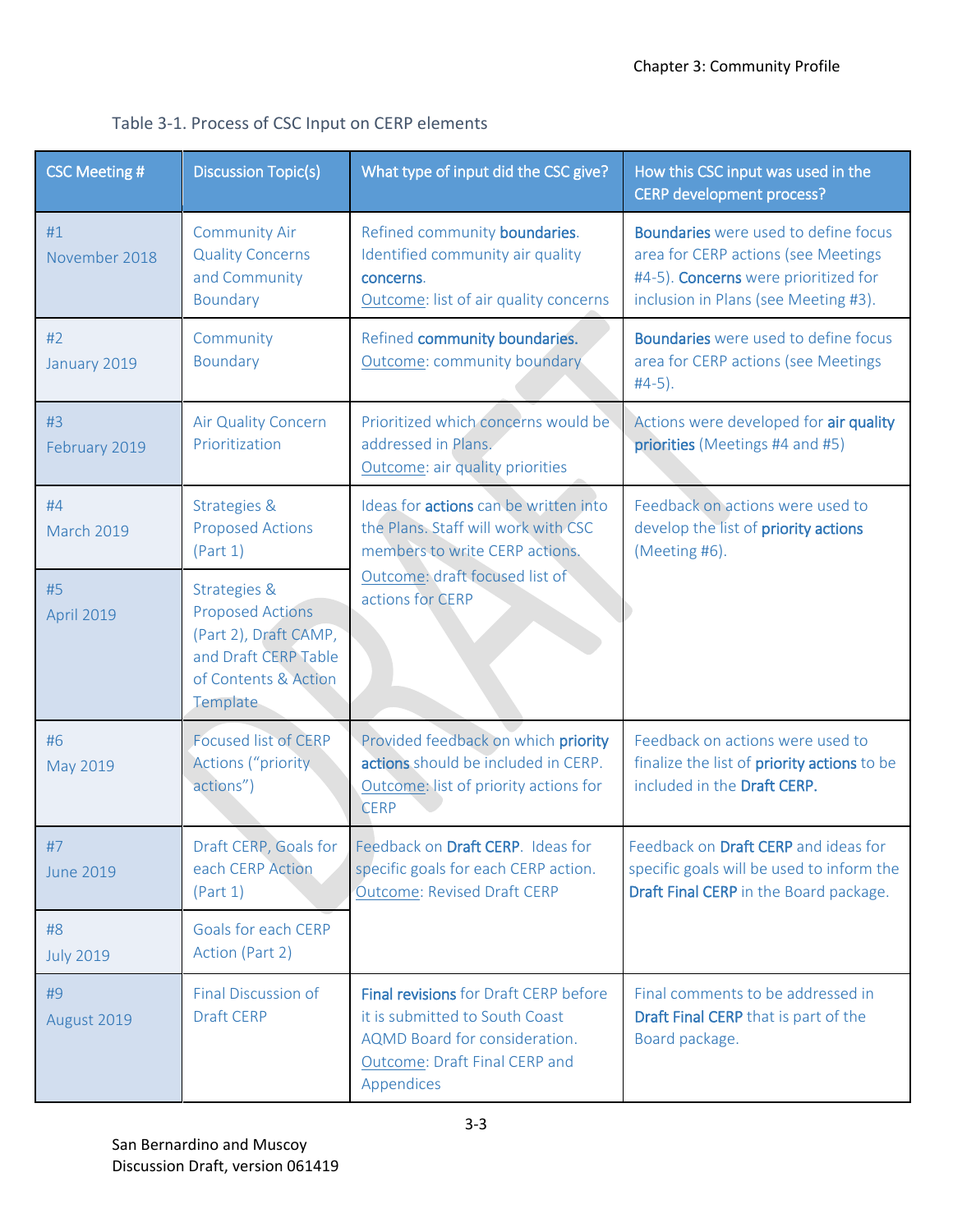

<span id="page-3-0"></span>Figure 3-1. Impacted Community and Emissions Study Area boundaries of the San Bernardino and Muscoy community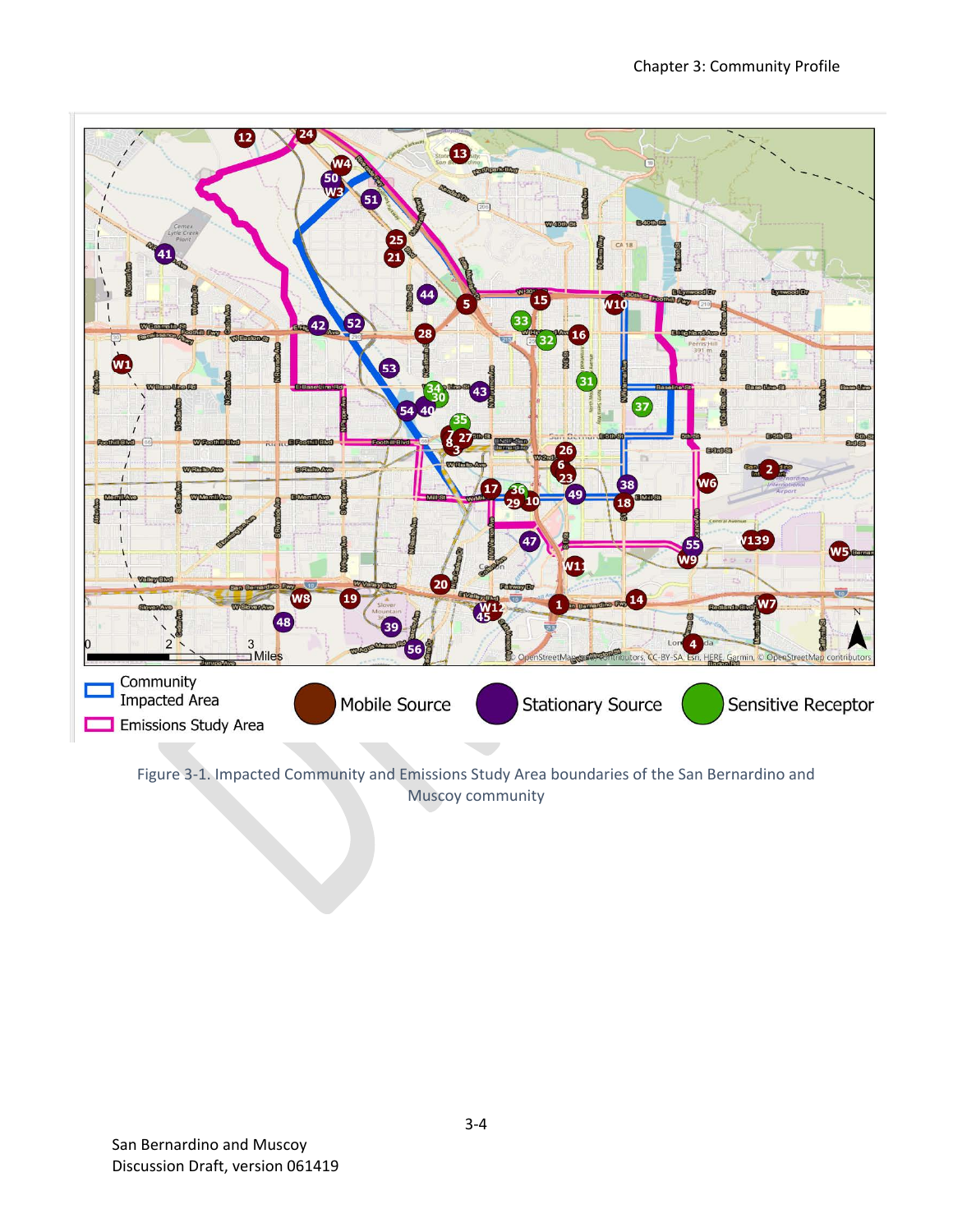| <b>Label</b>             | <b>Concern Name</b>                                                | <b>Category</b>                   | Label          | <b>Concern Name</b>                                     | <b>Category</b>                   |
|--------------------------|--------------------------------------------------------------------|-----------------------------------|----------------|---------------------------------------------------------|-----------------------------------|
| $\mathbf{1}$             | 10/215 Fwy Interchange, Along<br>10 fwy                            | Mobile Source                     | 36             | School - Richardson Pre HI Middle<br>School             | <b>Where People</b><br>Spend Time |
| $\overline{2}$           | Airport                                                            | Mobile Source                     | 37             | Sierra High School, Roberts<br><b>Elementary School</b> | <b>Where People</b><br>Spend Time |
| 3                        | BNSF railyard, JB hunt trucking<br>company                         | Mobile Source                     | 38             | Auto Parts Scrap Yard                                   | Need More Info                    |
| $\overline{\mathcal{A}}$ | <b>Construction and Demolition at</b><br>Loma Linda Campus         | Need More<br>Info                 | 39             | Cement factory, Cal Portland                            | <b>Stationary Source</b>          |
| 5                        | Freeway and railway<br>interchange                                 | <b>Mobile Source</b>              | 40             | Cement batch                                            | <b>Stationary Source</b>          |
| 6                        | Metrolink                                                          | Mobile Source                     | 41             | <b>Cement Facility (CEMEX)</b>                          | <b>Stationary Source</b>          |
| $\overline{7}$           | Omnitrans bus yard                                                 | Mobile Source                     | 42             | Cement manufacturer                                     | <b>Stationary Source</b>          |
| 8                        | Park by BNSF railyard, JB hunt<br>trucking company - Nunez<br>Park | <b>Where People</b><br>Spend Time | 43             | Dairy Facility                                          | Need More Info                    |
| 9                        | Power Plant - SCE Mountain<br>View                                 | Stationary<br>Source              | 44             | <b>Dust</b>                                             | Need More Info                    |
| 10                       | Road Congestion                                                    | Mobile Source                     | 45             | <b>Ecology Recycling</b>                                | <b>Stationary Source</b>          |
| 11                       | San Manuel Amphitheater<br><b>Traffic</b>                          | Mobile Source                     | 46             | Mid-Valley Landfill                                     | <b>Stationary Source</b>          |
| 12                       | The Washland- recreational off<br>roading                          | <b>Need More</b><br>Info          | 47             | Meat processing near valley view                        | Need More Info                    |
| 13                       | <b>Traffic at CSUSB</b>                                            | <b>Mobile Source</b>              | 48             | Kinder Morgan Colton Terminal-<br>Phillips 66           | <b>Stationary Source</b>          |
| 14                       | Traffic near Hospitality Lane<br>and 10 Fwy                        | <b>Mobile Source</b>              | 49             | Paint/Auto body shops                                   | <b>Stationary Source</b>          |
| 15                       | <b>Traffic on H Street Exit</b>                                    | Mobile Source                     | 50             | Pet Food Facility - Mars Petcare                        | <b>Stationary Source</b>          |
| 16                       | <b>Traffic</b>                                                     | <b>Mobile Source</b>              | 51             | Refinery                                                | Need More Info                    |
| 17                       | Mt Vernon Corridor                                                 | <b>Mobile Source</b>              | 52             | Surface quarry                                          | <b>Stationary Source</b>          |
| 18                       | <b>Traffic On Waterman</b>                                         | <b>Mobile Source</b>              | 53             | Surface quarry                                          | <b>Stationary Source</b>          |
| 19                       | <b>Train Station</b>                                               | Mobile Source                     | 54             | Surface quarry                                          | <b>Stationary Source</b>          |
| 20                       | <b>Trains</b>                                                      | <b>Mobile Source</b>              | 55             | East Valley Recycling and Transport                     | Stationary Source                 |
| 21                       | Truck parking in neighborhoods                                     | Mobile Source                     | 56             | <b>Water Treatment Plant</b>                            | <b>Stationary Source</b>          |
| 22                       | Truck parking in neighborhoods                                     | <b>Mobile Source</b>              | W <sub>1</sub> | Medline Warehouse                                       | Mobile Source                     |
| 23                       | Truck route                                                        | Mobile Source                     | W <sub>2</sub> | Fontana warehousing                                     | <b>Mobile Source</b>              |
| 24                       | Truck stop, trucks idling                                          | Mobile Source                     | W <sub>3</sub> | New development, warehousing                            | Need More Info                    |
| 25                       | <b>Truck stops</b>                                                 | <b>Mobile Source</b>              | W4             | <b>DCS Logistics</b>                                    | <b>Mobile Source</b>              |
| 26                       | <b>Truck traffic</b>                                               | Mobile Source                     | W <sub>5</sub> | Warehouses                                              | Mobile Source                     |
| 27                       | Truck traffic Route 66                                             | <b>Mobile Source</b>              | W <sub>6</sub> | Warehouses                                              | <b>Mobile Source</b>              |
| 28                       | Truck idling                                                       | Mobile Source                     | W7             | Warehouses                                              | Mobile Source                     |
| 29                       | Truck idling near school                                           | Mobile Source                     | W <sub>8</sub> | Warehouses                                              | Need More Info                    |
| 30                       | Arroyo Valley High School                                          | <b>Where People</b><br>Spend Time | W <sub>9</sub> | Warehouses                                              | Mobile Source                     |
| 31                       | <b>Lincoln Elementary</b>                                          | <b>Where People</b><br>Spend Time | W10            | Warehouses                                              | Need More Info                    |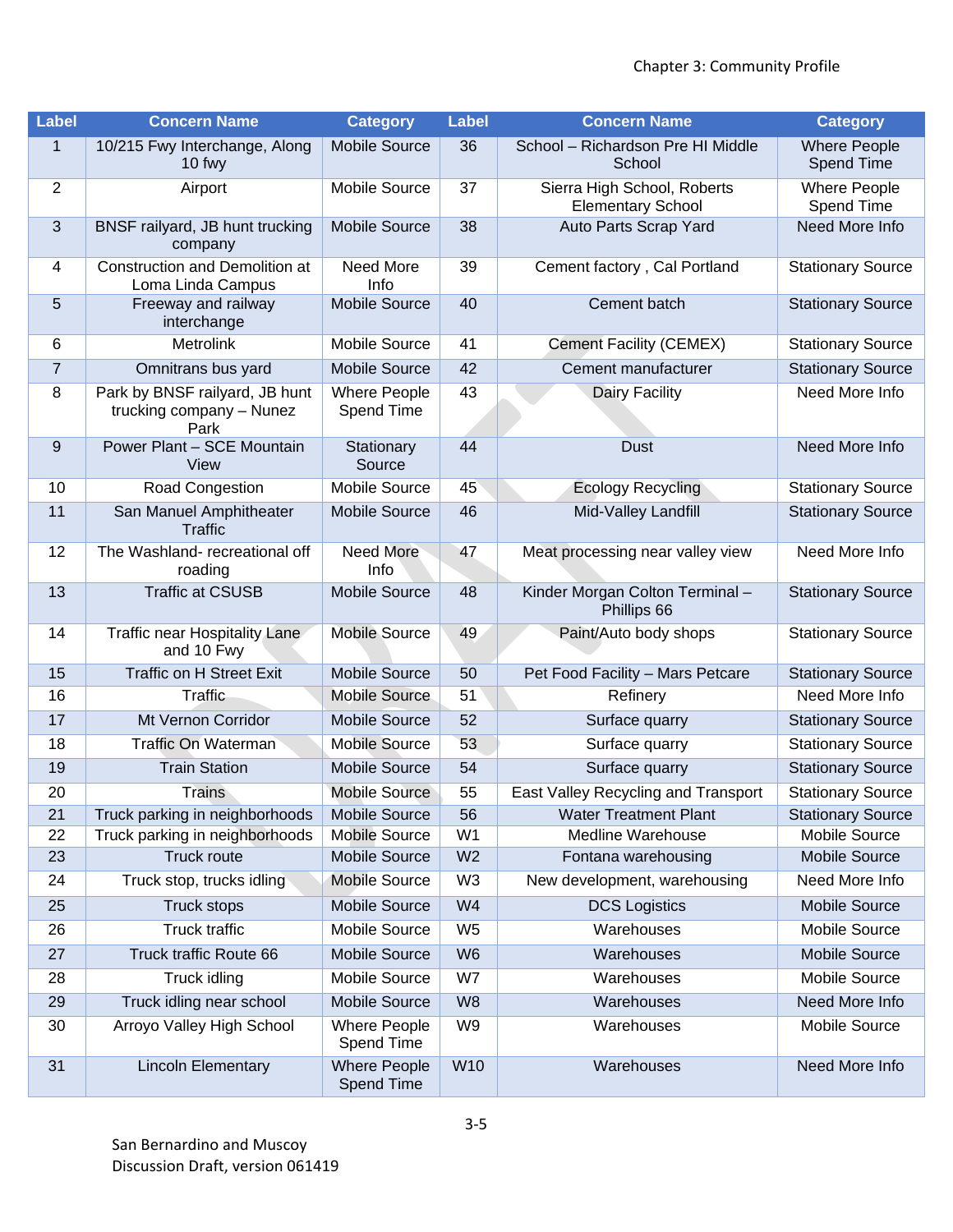| 32 | Neighborhood surrounded by<br>freeways | Where People<br>Spend Time | W <sub>11</sub> | Warehouses - ICEMA               | Mobile Source  |
|----|----------------------------------------|----------------------------|-----------------|----------------------------------|----------------|
| 33 | Neighborhood surrounded by<br>freeways | Where People<br>Spend Time | W <sub>12</sub> | <b>Railyard Near Warehousing</b> | Need More Info |
| 34 | Park - Maple Leaf Park                 | Where People<br>Spend Time | W <sub>13</sub> | Warehousing                      | Mobile Source  |
| 35 | Ramona Alessandro<br>Elementary        | Where People<br>Spend Time |                 |                                  |                |

<span id="page-5-0"></span>Figure 3-2. List of air quality concerns identified by the SBM CSC and members of the public

The following air quality priorities for the CERP were identified by the CSC and members of the public for the San Bernardino and Muscoy community:

- Neighborhood truck traffic
- Warehouse on-site emissions
- Omnitrans bus yard
- Railyards
- Concrete batch plants, asphalt and aggregate plants
- Exposure reduction for sensitive populations in schools, community spaces, and homes

Actions to address each of these air quality priorities are described in Chapter 5.

The South Coast AQMD and the California Air Resources Board (CARB) both develop and enforce air pollution regulations to improve air quality and protect public health. While CARB has primary authority over mobile sources, the South Coast AQMD has authority over stationary sources and "indirect sources", which are facilities that attract mobile sources. Examples of indirect sources include warehouses and rail yards. Specific information about ongoing rule development that is relevant to these air quality priorities is provided in Chapter 5.

### Community Air Pollution Profile and Related Data

Understanding what air pollution sources exist in the community and what air pollutants come from these sources helps identify key sources that can be addressed through CERP actions. This section presents data based on previous cumulative impact studies<sup>[3](#page-5-1)</sup> to describe the impacts of toxic air pollutants in this community, as well as other environmental pollution, public health factors, and social and economic factors that make people more sensitive or vulnerable to the health effects of pollution<sup>4</sup>.

The San Bernardino and Muscoy community is shown in [Figure 3-1.](#page-3-0) The Impacted Community includes a land area of 17.30 square miles, and the Emission Study Area includes an area of 28.58 square miles. About 48% of this land area is used for residential living, 19% is zoned for

l

<span id="page-5-1"></span><sup>&</sup>lt;sup>3</sup> More information regarding MATES IV and the final report can be found on South Coast AQMD's website at: http://www.aqmd.gov/home/air-quality/air-quality-studies/health-studies/matesiv.

<span id="page-5-2"></span><sup>4</sup> Office of Environmental Health Hazard Assessment. CalEnviroScreen 3.0.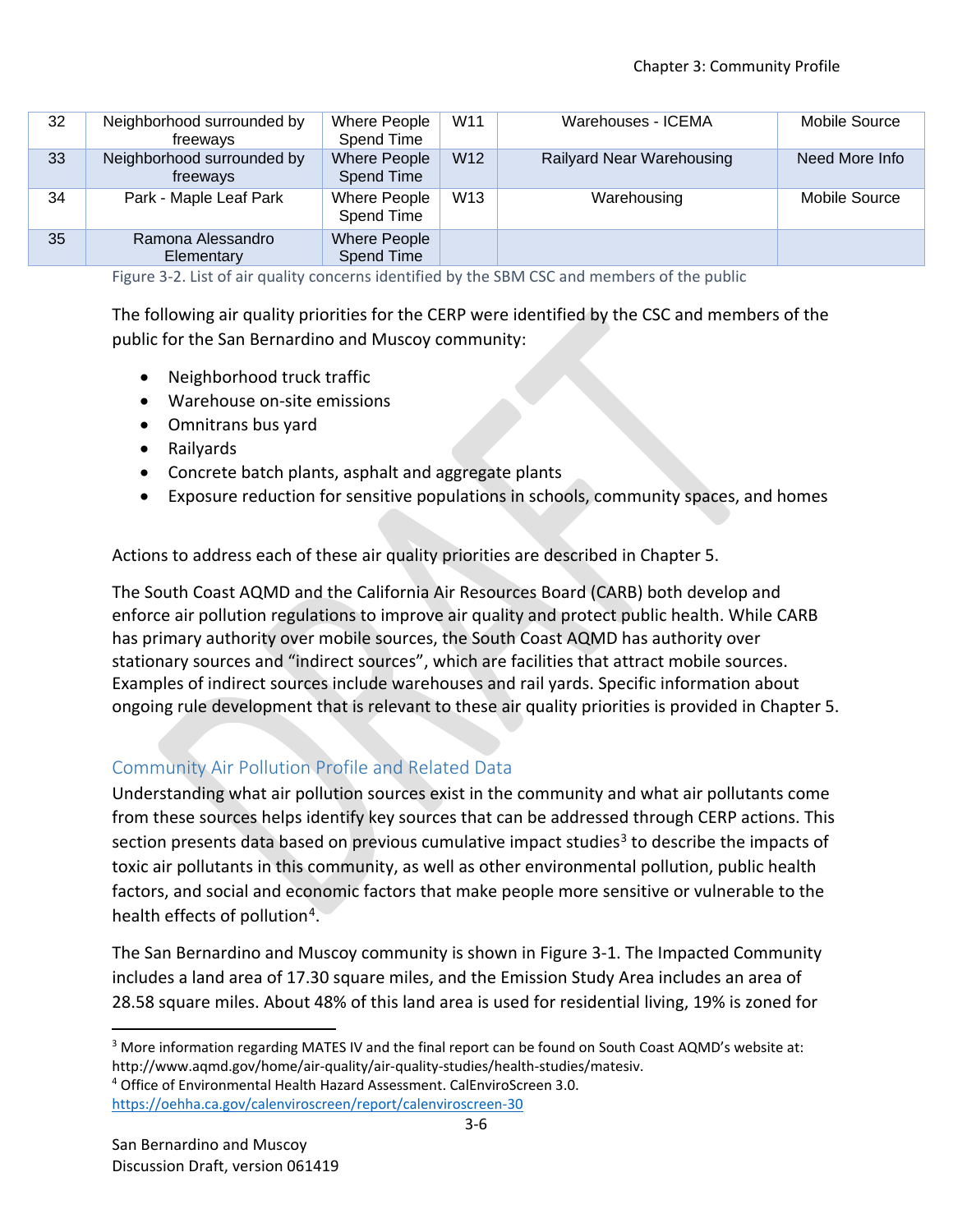commercial uses, 7% is zoned for industrial uses, and 7% is used for freeways, roadways, and land used for utilities and communications services [\(Figure 3-3\)](#page-6-0).<sup>[5](#page-6-1)</sup>



Figure 3-3. Land use profile in San Bernardino and Muscoy

<span id="page-6-0"></span>Air toxics are one group of air pollutants that can affect public health on a local community scale. This includes pollutants from diesel exhaust, metal air pollutants (e.g. hexavalent chromium, lead, arsenic, nickel, etc), and gases (e.g. benzene, formaldehyde, etc.). The South Coast AQMD conducts the Multiple Air Toxics Exposure Study (MATES) every few years to understand the cumulative health impacts of air toxics in communities across the region. The most recently completed study was MATES IV, which was conducted in 2012-2013, and used air toxics monitoring, emissions inventories, modeling, and health risk assessment techniques to calculate the cancer risk due to toxic air pollutants ("air toxics cancer risk").<sup>[6](#page-6-2)</sup> Based on MATES IV modeled data, approximately three-quarters of the air toxics cancer risk in the Basin is due to diesel particulate matter [\(Figure 3-4\)](#page-7-0). The average air toxics cancer risk in the San Bernardino and Muscoy community is also shown in the figure, and this risk is also dominated by diesel particulate matter.

l

<span id="page-6-1"></span><sup>&</sup>lt;sup>5</sup> Land use refers to how certain areas of land are classified for development and use. Land use data is often used for city or county planning, such as the placement of housing developments and transportation hubs. Land use data is derived from the 2016 Southern California Association of Governments (SCAG) Regional Transportation Plan/ Sustainable Communities Strategy, which is based on 2012 data.

<span id="page-6-2"></span><sup>6</sup> More information regarding MATES IV and the final report can be found on South Coast AQMD's website at: http://www.aqmd.gov/home/air-quality/air-quality-studies/health-studies/matesiv.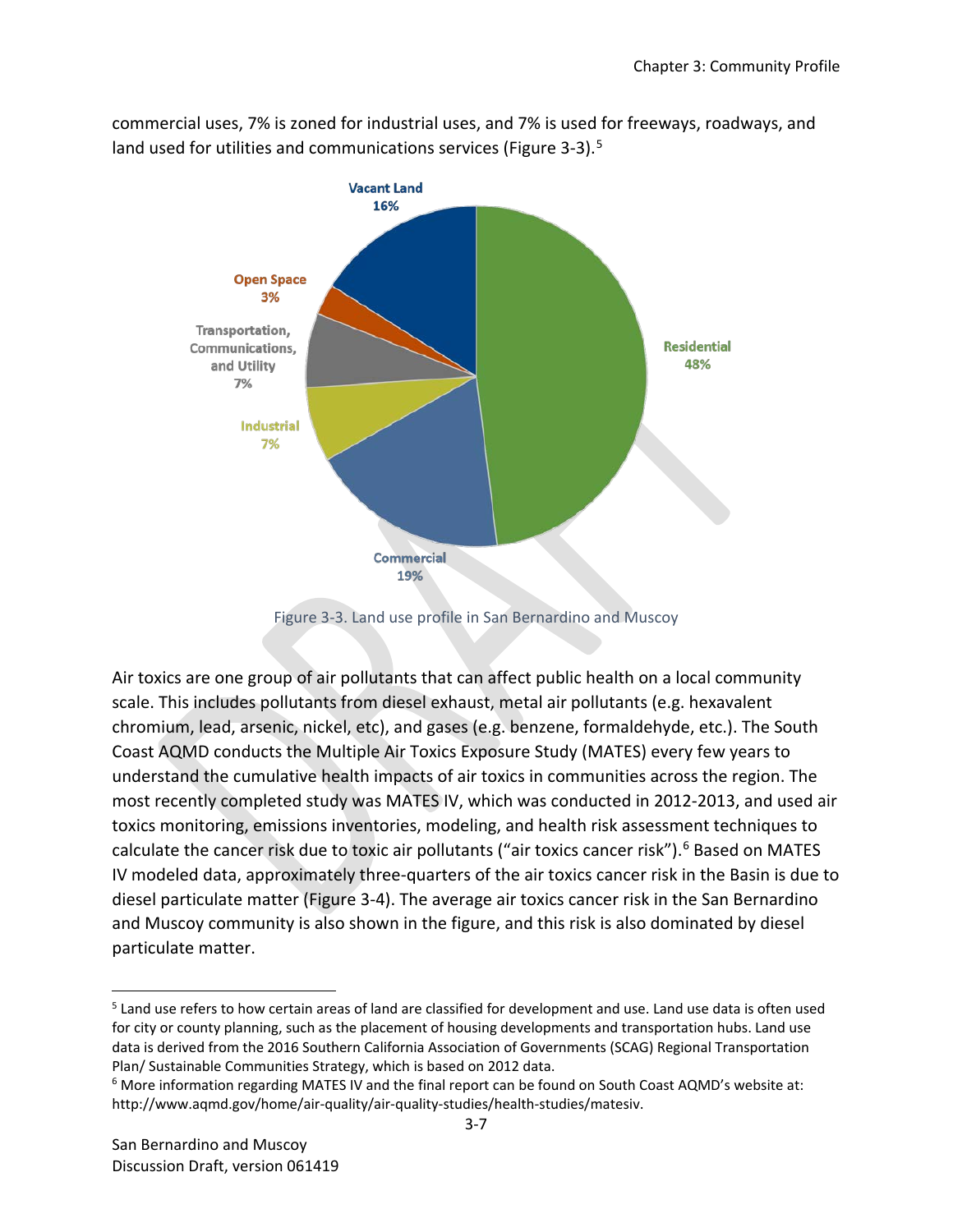

Figure 3-4. Air toxics cancer risk, based on MATES IV modeled data

<span id="page-7-0"></span>Mobile sources include trucks, ships, trains, cars, buses, and other mobile equipment. Much of this equipment is powered by diesel, which is the air toxic pollutant with the highest impact in this community. The community includes more than 22 miles of freeways and 5 railyards<sup>[7](#page-7-2)</sup>, including a railyard that is located near residential areas [\(Figure 3-5\)](#page-7-1)



<span id="page-7-1"></span>Figure 3-5. Diesel mobile sources in San Bernardino and Muscoy

 $\overline{\phantom{a}}$ 

<span id="page-7-2"></span><sup>7</sup> Includes one intermodal railyard, and 4 maintenance yards. All 5 facilities are located west of the Interstate 215 freeway, south of W. 5<sup>th</sup> Street, and north of Rialto Avenue.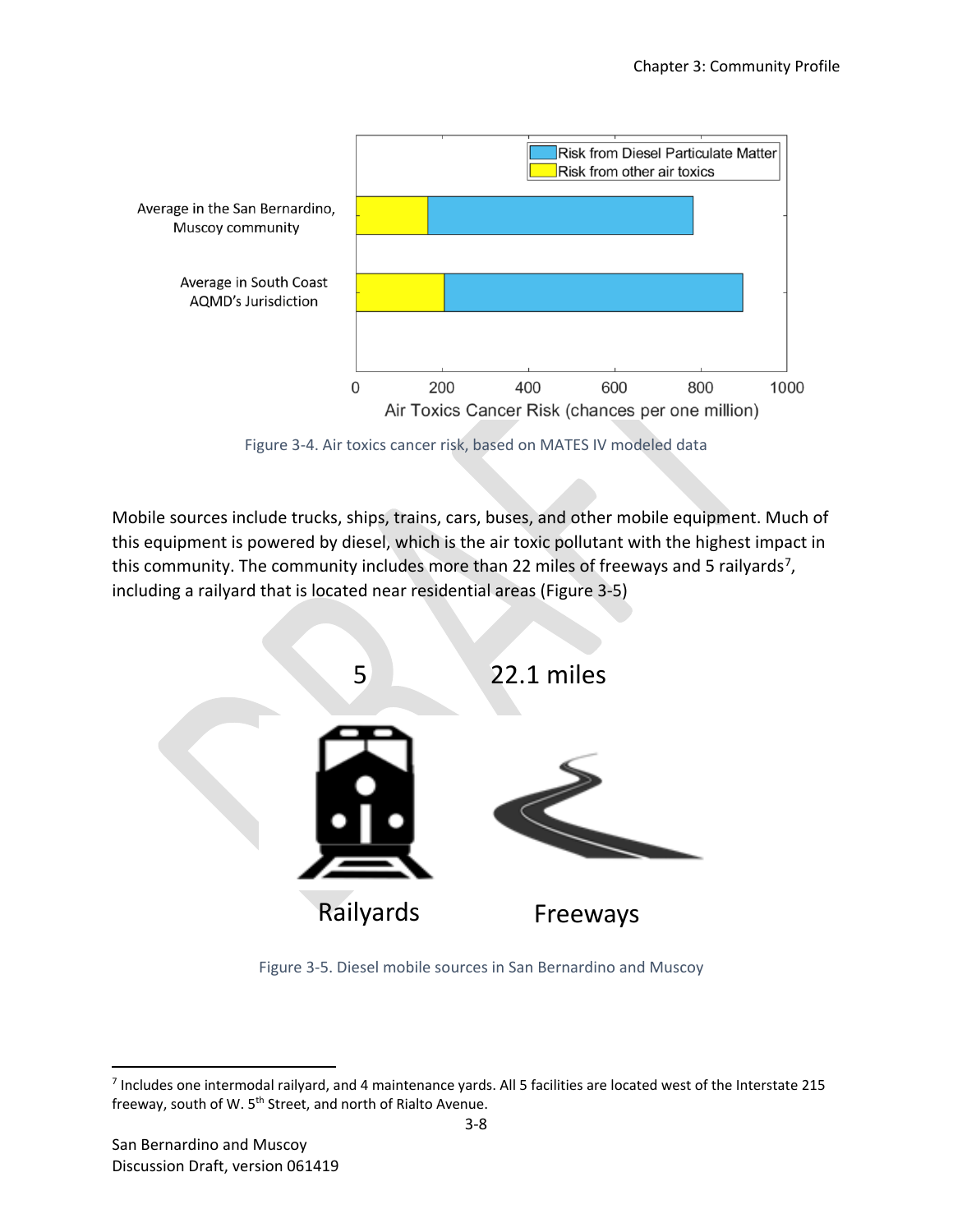Understanding the community's public health and socioeconomic profile helps to provide context for the work being done through this CERP. CalEnviroScreen 3.0 is a screening tool developed by the California Office of Environmental Health Hazard Assessment (OEHHA) that is used to identify communities that are most affected by various sources of pollution, and where people are especially vulnerable to pollution's effects. The CalEnviroScreen 3.0 data show that this community has public health factors, as well as social and economic factors, that make the community more sensitive and vulnerable to the harmful effects of air pollution compared to statewide averages [\(Figure 3-6](#page-8-0) and [Figure 3-7\)](#page-9-0). These data show that, on average, the San Bernardino and Muscoy community has generally worse public health factors and more social and economic disadvantages compared to California as a whole. The public health factors specifically show that this community has higher rates of emergency department visits for asthma and heart disease, and more babies born low weight, compared to statewide averages.



<span id="page-8-0"></span>Figure 3-6. CalEnviroScreen 3.0 scores for public health factors in San Bernardino and Muscoy compared to statewide averages